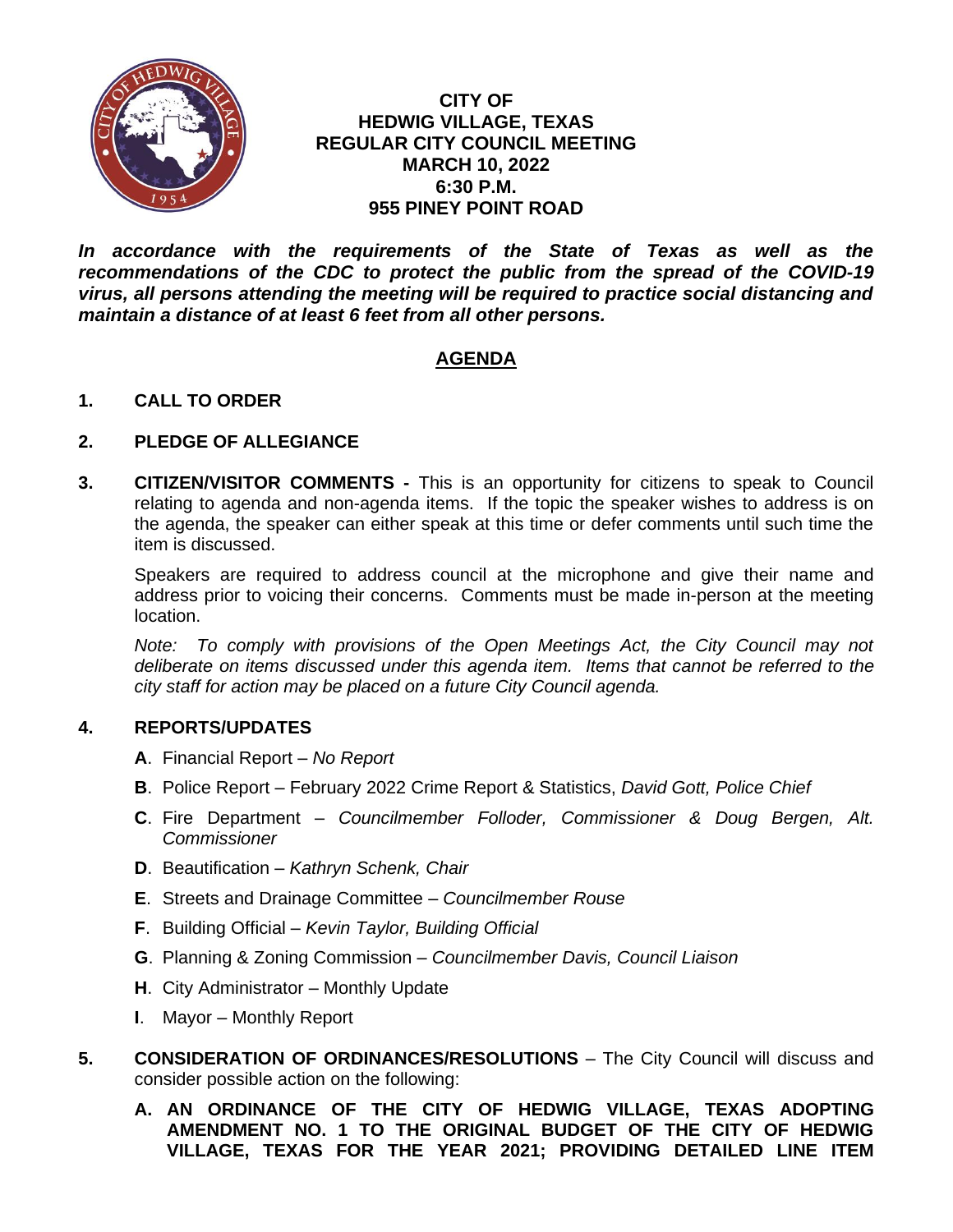**INCREASES OR DECREASES; PROVIDING FOR SEVERABILITY; AND CONTAINING OTHER PROVISIONS RELATING TO THE SUBJECT.**

- **B. AN ORDINANCE OF THE CITY OF HEDWIG VILLAGE, TEXAS DECLARING THE UNOPPOSED CANDIDATE FOR COUNCIL POSITION NO. 4 ELECTED; PROVIDING THAT THE MAY 7, 2022 GENERAL MUNICIPAL OFFICERS ELECTION SHALL NOT BE HELD AS TO COUNCIL POSITION NO. 4; CONTAINING OTHER PROVISIONS RELATING TO THE SUBJECT; PROVIDING FOR SEVERABILITY; AND REPEALING ALL ORDINANCE OR PARTS OF ORDINANCES INCONSISTENT OR IN CONFLICT HEREWITH.**
- **6. CONSIDERATION OF CONTRACTS/AGREEMENTS**  The City Council will discuss and consider possible action on the following:
	- **A. Consideration and Possible Action for Approval of the Memorial Village Estates Ditch Project** *(Mayor Jinks)*
	- **B. Consideration and Possible Action for Approval of an Agreement with IDS Engineering Group for Public Works Management.** *(Councilmember Rouse)*
	- **C. Consideration and Possible Action for Approval of an Agreement with IDS Engineering Group for Review of the Westside Streets and Drainage Project.** *(Councilmember Rouse)*
- **7. CONSIDERATION FOR REQUESTS FOR COUNCIL AUTHORIZATION -** The City Council will discuss and consider possible action on the following:
	- **A. Discussion and Possible Action on Hedwig Village Traffic Light Coordination on Echo Lane/Gaylord Drive and Traffic on Streets Surrounding the High School** *(Mayor Jinks Evan DuVall, Assistant Building Official)*
- **8. CONSENT AGENDA –** All Consent Agenda items listed are considered to be routine by the City Council and will be enacted by one motion. There will be no separate discussion of these items unless a Council Member so requests, in which event the item will be removed from the Consent Agenda and considered in its normal sequence on the agenda.
	- **A.** Approval of Minutes February 10, 2022 Regular Council Meeting
	- **B**. Approval General Funds Bills.
	- **B.** Approval of General Fund Bills over \$2500.
	- **C.** Appointment of Assistant City Secretary to complete the Police Seizure Audit for 2021.
	- **D.** Authorize Mayor's authority to sign Opioid Settlements when received from the State of Texas in order for the City of Hedwig Village to participate in the settlements.
- **9. CLOSED SESSION** -The City Council will convene into Closed Session as authorized by Chapter 551, Texas Government Code, to discuss the following matters:
	- **A.** As authorized by Section 551.074, Personnel Matters, to discuss matters related to the City Administrator position.
	- **B.** As authorized by Section 551.074, Personnel Matters, to discuss matters related to the City Secretary position.
- **10**. **ACTION – CLOSED SEESION –** The City Council will convene into open session and take action, if necessary, on the matters discussed in closed session.